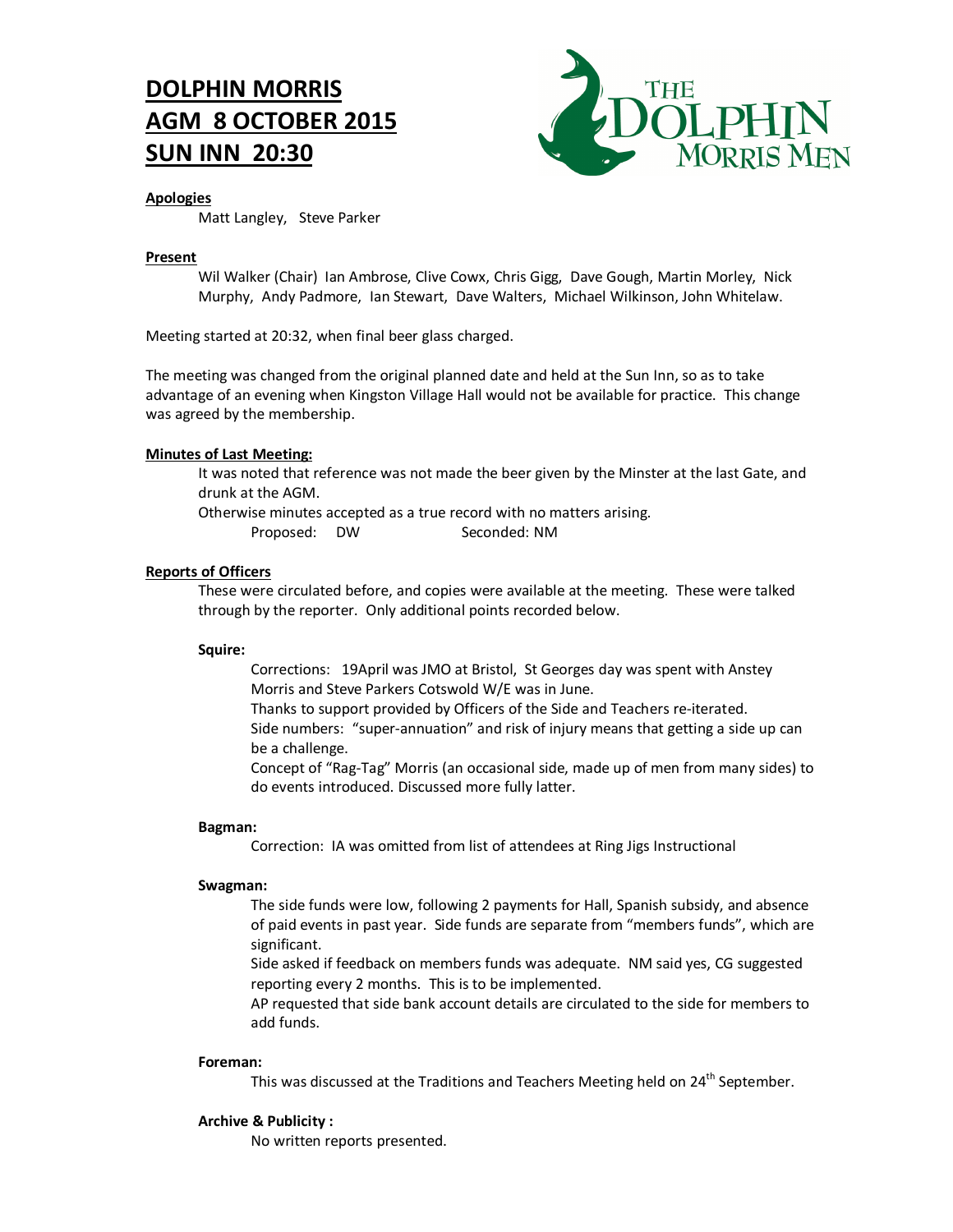All reports accepted by a single vote. Proposed: IA, Seconded: CC

#### **Election of Officers**

NM suggested, seconded by DW, that the existing officers of the side remain in post for the coming year. The meeting agreed.

| .       |                      |
|---------|----------------------|
| Squire  | Wil Walker           |
| Swagman | <b>Steve Manning</b> |
| Bagman: | <b>Martin Morley</b> |

DW proposed a Vote of thanks to the officers of the side, seconded NM, BH "thirded"

#### **Subscriptions**

To stay at £30. Accepted without a vote. Members funds provided "headroom" and provide a buffer.

### **Archive**

AP reported he holds the collated Archive and all subsequent material collected. AP hasn't had the time or inclination to start the formal collation of newer material. He hopes to start on this process within the coming year.

Verbal report accepted with thanks. Proposed by MW, seconded by MM

#### **Sticks**

The need for a Keeper of the Sticks was stated. The role is to ensure sticks are transported to vents. This task can and should be delegated to Tour Organisers, and only by the Keeper of the Sticks task on occasions.

- The stock of sticks are currently adequate, and all prepared for use.
- All members of the side should keep an eye open for new potential sticks.
- AP suggested that everybody should carry their own sticks to events.
- MW volunteered to take up the post of Keeper of the Sticks.

#### **Publicity**

E-Media

Web Master had prepared a written report which was distributed before meeting.

| Twitter:  | CG said that Twitter feed excellent, and thanked MW.                 |
|-----------|----------------------------------------------------------------------|
|           | The meeting concurred.                                               |
|           | The number of followers had grown over the year to nearly 400.       |
| Web Site: | The meeting thanked ML for his written report, his candour in        |
|           | describing where further work was required and for the work          |
|           | undertaken on the Web Site.                                          |
|           | The side understood ML's situation and supported his stated priority |
|           | to get back to dancing.                                              |

General points made by meeting re web site/web sites in general:

- It was felt important to keep web site content "fresh"
- The front page should ideally be updated weekly. MW prepared to do this in parallel with his Twitter/Facebook work, if he were shown how to do this. MM prepared to support this, if helpful.
- MW made the point that disadvantage of a web site is that you need to go and look for it, compared to Twitter/Facebook that comes to you, (once signed up).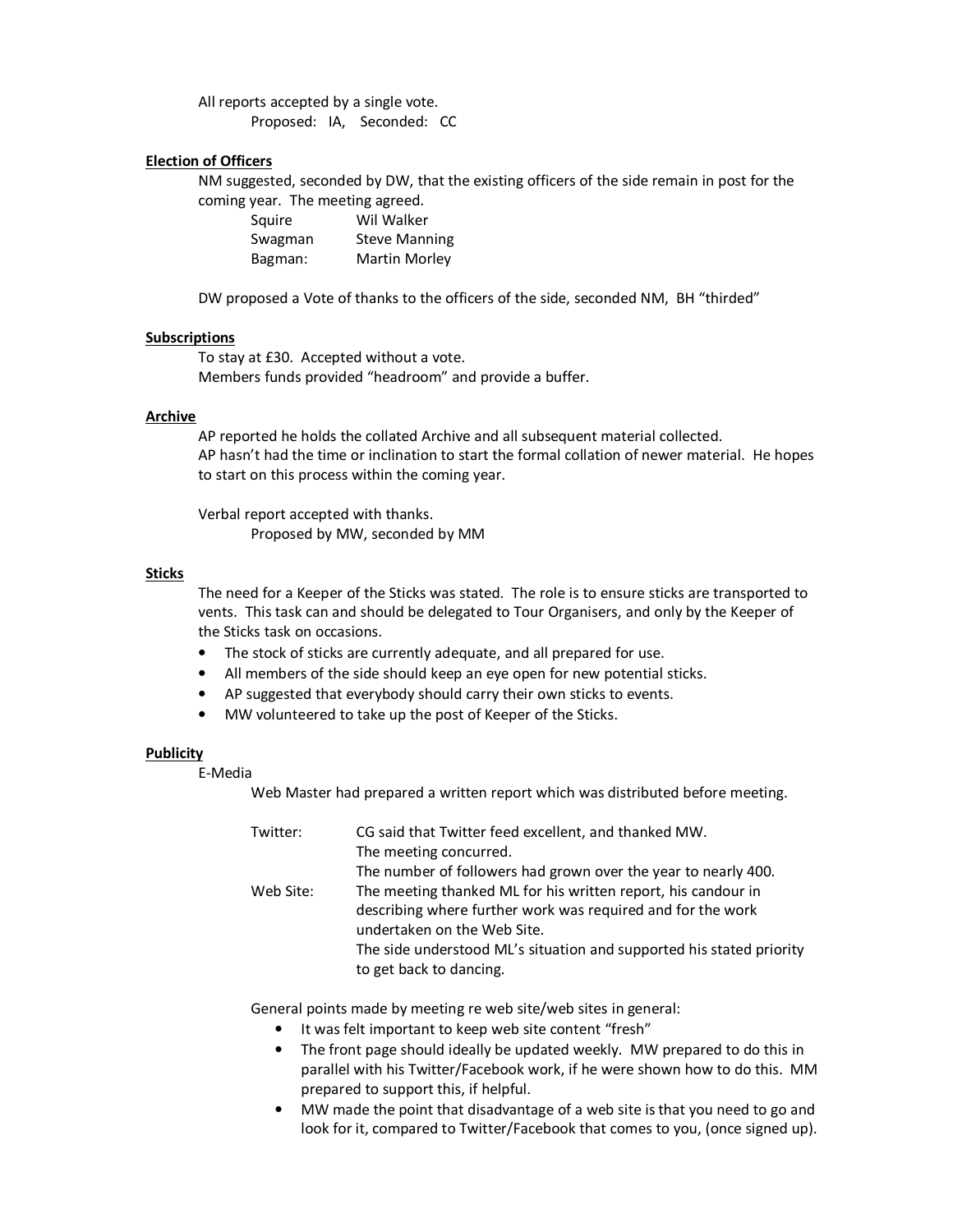- That the most relevant / important content should be available very quickly,(on the first click, if possible) due short attention span of most browsers.
- Simple/clear/direct navigation of a site is an important feature.
- Site should direct viewers to the current Tour list/ leaflet.
- The possibility of playing a sound files automatically on opening of web page was rejected by the meeting. The availability of sound files on the site was accepted.
- NM made point it was possible to take actions to help get your web site to appear high up in the Google search result. eg repeating say, "Dolphin Morris" as much as is practical due to the way Google web crawlers work.
- CG: Requested removal of reference to Publicity Contact email address

"House Style"

- CC suggested that the "public face" of the side was important, and he considered a consistent appearance was an important part of this. The meeting agreed.
- CC while in no way criticising the current web site offered, if the side wanted it, to bring his skills to the web site. CC was aware that he did not have the technical skills to create/generate a web site having no relevant web software (coding) skills. He would need support from others.
- The meeting agreed that the web site would benefit from further work, to improve: content, its relevance through time and styling (house style)
- The meeting suggested that a sub-group of CC, ML, DW, MW, meet or have an email discussion on what can be done to further improve the web site and report back to the side.
- CC wondered whether the current design of Dolphin logo and Tour Leaflet were getting tired. The meeting did not agree, MW saying the Tour Leaflet was crisp, clean and attractive.
- Press: CG wishes the publicity mail address to be closed. It only attracts spam mail. CG said too much work for little reward. WW asked if the role should be scrapped? The consensus was no, as there was benefit to be had. CG said that need to have a topic to present to press, with a "hook". The RSPCA model, producing a press pack twice a year with an "emotional hook" was described to the meeting as a model.

# **Sponsorship**

CC reported that East Mids Airport should provide some cash to support the cost of the Tours Leaflet. However we need a total of 4 to 5 advertisers / sponsors to cover the cost of the Tours Leaflet.

The experience at the Crafty Crow was responsible for the failure of the relationship with the Magpie Brewery.

#### **Recruitment**

MM asked the meeting if advertising on the Tour Leaflet a couple of nights when newcomers would be welcome, would be a good idea, as seen on the Taunton Deane Morris Leaflet.

- The evenings before the AGM were suggested as possible dates.
- IS considered these important practises for the side to get back into the "swing of things".
- There was much discussion covering the same ground, and coming to the same conclusion as last year's meeting.
- The following positive points came out of discussions:
	- MW would support any newcomer to the Morris by providing extra tuition before the normal practise, from 7:30pm, if they were prepared to put the work in.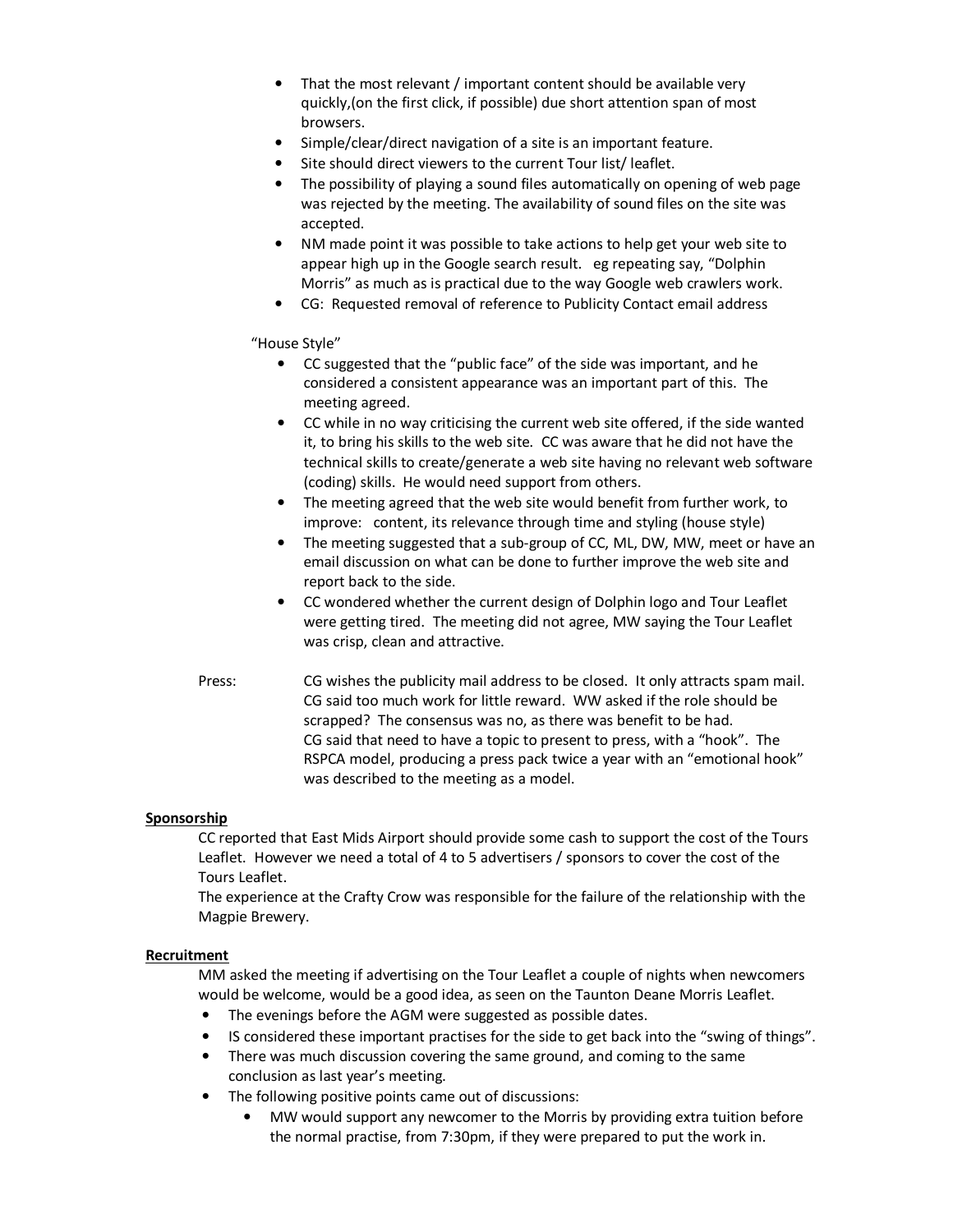- Give experienced dancers new to Dolphin 2 or 3 weeks before pointing out their differences to Dolphin style.
- Hosting a workshop event for individuals and other sides on a Saturday was considered a good idea. The Horse Groom pub in Basford was suggested as a venue

#### **2015 Events**

The list of possible events for 2016 was reviewed. Principle points made/agreed: **Xmas Party**: Agreed to be at the Sun Inn on 17th December – similar format. To invite Old men.

**Plough Play:** The side again wished to do the Plough play. It was agreed that it should be performed at the Jigs Instructional (if at SB). Some concern expressed about absence of audience on the Monday evening.

**Chipperfield:** The side was keen to attend, but recognised that as it was a Ring Meeting in 2016 that the Bagman should write to Greensleeves offering them the opportunity to invite some another side if this is what they wish, hoping that they will not!

**Ring Meetings:** MM to get full list of Ring Meetings from Ring Bagman. Some concern expressed about cost of Ring Meetings.

#### **Raising Side for Events:**

- Discussion suggested that there was too much choice and that the Bagman should "filter" events presented to the side, to simplify decision making. Doodle Polls may be a useful tool.
- Some felt there was a need for the side to attend some fresh events, rather than the same old that risk becoming stale.
- It was suggested that when the side decides to take part in an event then there was an element of duty on members of the side to take part; a quid pro quo.

**Come All Ye:** CG considered that the event getting stale. Suggested a Day of Dance be considered.

**Weekend at Long Bennington:** MW offered to host a mini bus tour around the many good pubs in his local, with overnight camping on his lawn

**Forward Planning 2018:** IS suggested that some thought should be given to a weekend event to mark Dolphin's  $50<sup>th</sup>$  Anniversary. Consensus was that it should not be a Ring Meeting, but a gather of Dolphin's friends.

#### **Tours Planning Meeting**

A date is to be arranged at a latter, mutually convenient date. A Doodle Poll to be used to set date.

# **Dances and Traditions Meeting**.

Already held on 24<sup>th</sup> September and reported separately.

# **Practice Season Pubs**

Many of the side wished not to use the Kings Head, although the majority felt it was desirable to maintain some contact (use) of the pub for its usefulness as a Morris venue. After debate, it was agreed that the Kings Head would be the après Morris pub on the first week of each calendar month. The Sun Inn would be used all other weeks.

#### **Awards**

- WANKA: As this award is awarded by JO, and he was not present nor a nomination received, it was not awarded.
- MEDIAS TRAY: WW nominated by MW for running into a dustbin when in Spain, while denying responsibility, and getting away with it with the hire company. The photo of a similar car proved useful evidence!!. The meeting agreed.
- SPIRACLE: BH nominated by DW and the meeting agreed, for organising and hosting the 2015 trip to Spain. It was well planned reaching out across the continent to a parallel tradition.